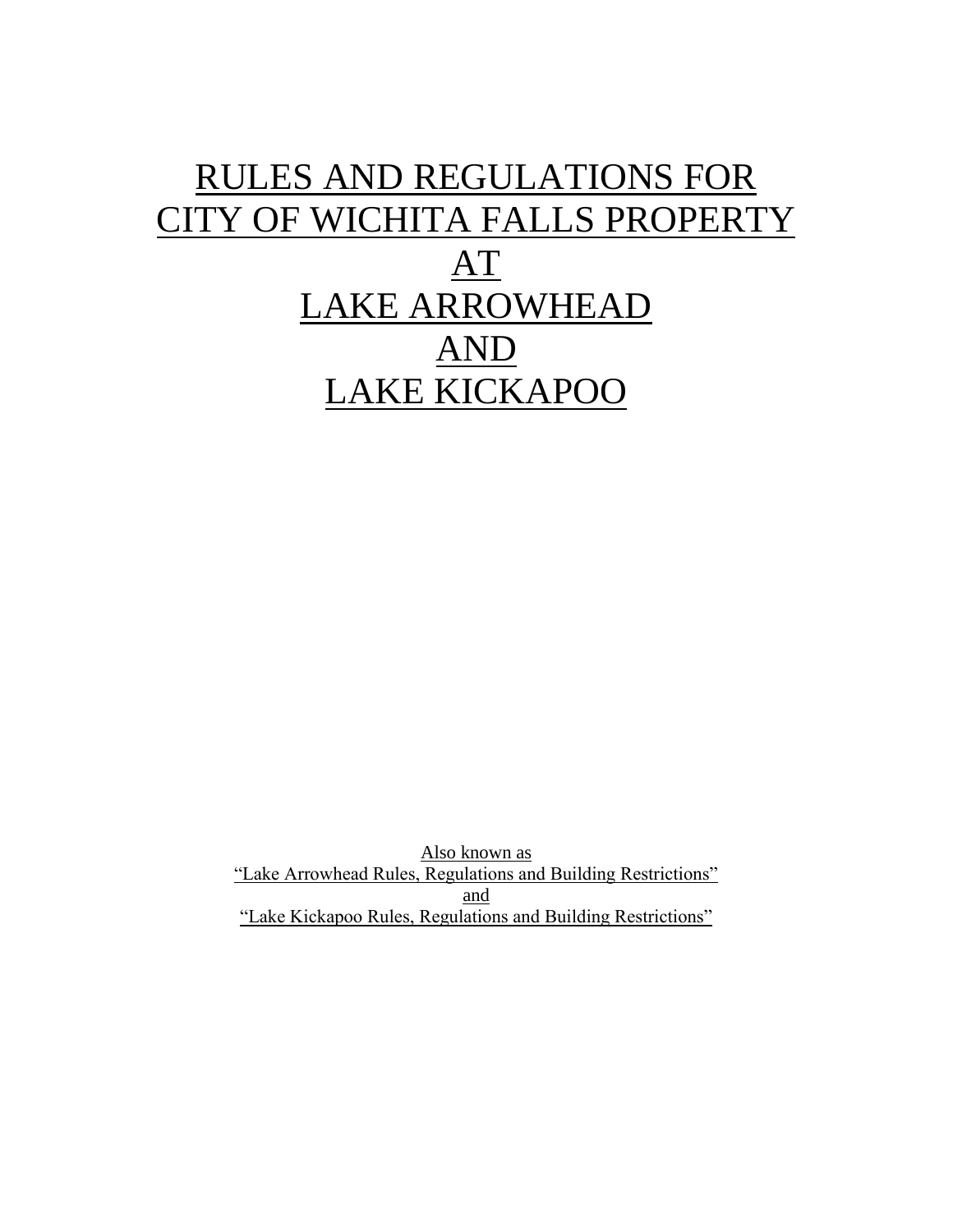### I. APPLICABILITY.

The rules contained herein apply to all individuals and activities at Lake Arrowhead and Lake Kickapoo. Additionally, the City of Wichita Falls reserves the right to incorporate these rules by reference into contracts, ordinances, or other documents.

#### II. DEFINITIONS.

- A. *Breeding operation* means breeding or raising animals for the purpose of disposing of the same for any consideration, money or otherwise; or permitting any owned or harbored animal to have more than two pregnancies in the period of a year.
- B. *Building Limit Line* means a line established as far as engineeringly practicable at the 930 foot contour elevation for Lake Arrowhead and the 1050 foot contour elevation for Lake Kickapoo. Surveying limitations, however, have required that the Building Limit Line be established as the line below which property was required for future flooding conditions, and the line is therefore subject to change as the lake changes and must be a fluid guideline. The City shall be the final arbiter of the location of the Building Limit Line in any circumstance which requires its delineation.
- C. *City* means the City of Wichita Falls, Texas.
- D. *Flood Plain* means the area between the Building Limit Line and the Reservoir.
- E. *Lake* and *Lakes* shall mean both Lake Arrowhead and Lake Kickapoo, unless otherwise specified in a rule herein.
- F. *Lake Arrowhead* shall mean the water surface of Lake Arrowhead and all waters thereunder and all property owned by the City of Wichita Falls surrounding Lake Arrowhead.
- G. *Lake Kickapoo* shall mean the water surface of Lake Kickapoo and all waters thereunder and all property owned by the City of Wichita Falls surrounding Lake Kickapoo.
- H. *Lessee* means a person in a lease agreement with the City. The term includes that person's household members, invitees, guests, visitors, and all other persons on or using Lake property with the permission of or at the behest of a person in a lease agreement with the City.
- I. *Outbuilding* means a covered structure not directly attached to the residence which it serves.
- J. *Plot* means a single piece or parcel of land consisting of one or more lots. Every plot shall be deemed to front on the street on which the lot (or lots constituting said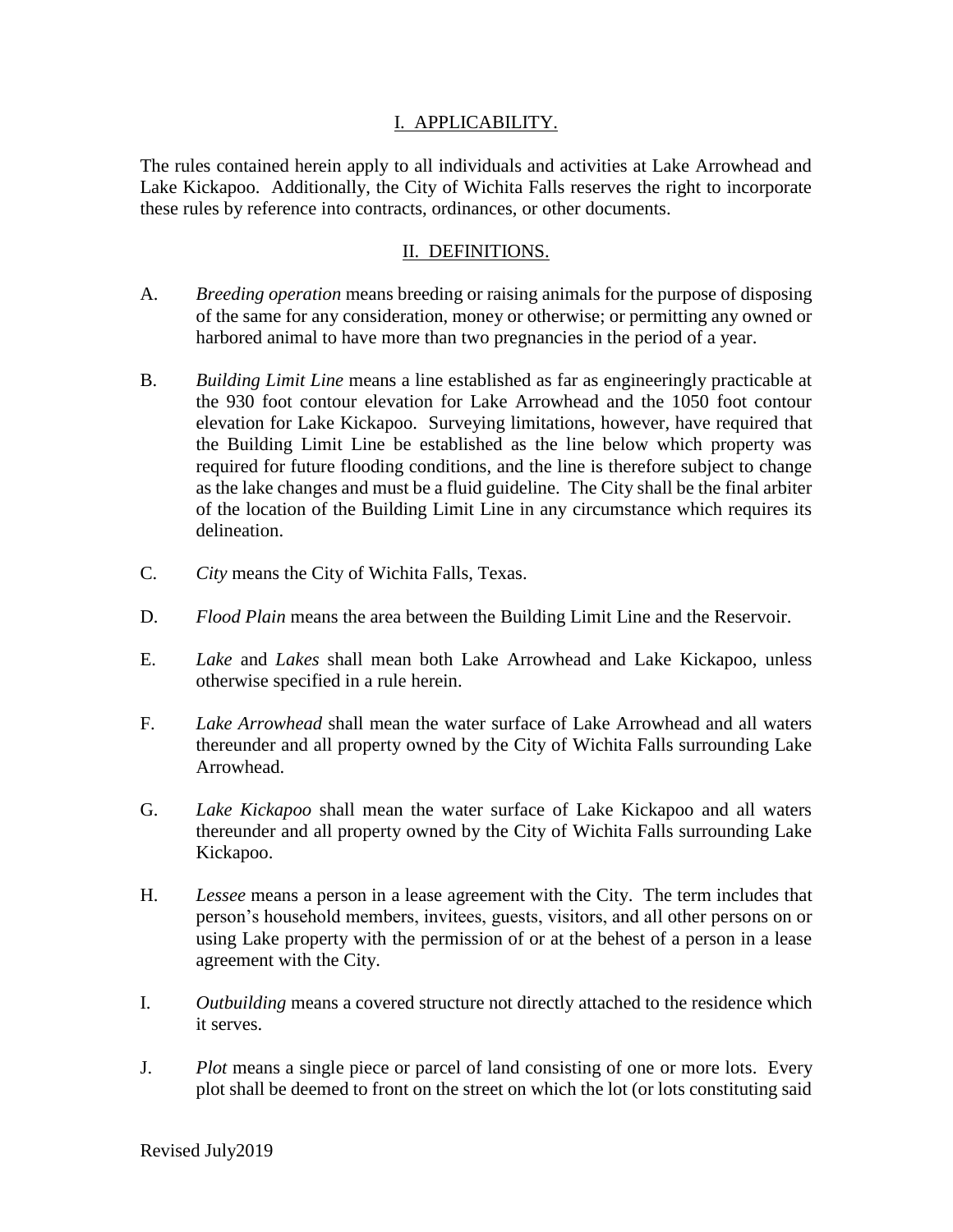plot) fronts, unless the lot or lots abuts the lake, in which case the plot shall be deemed to front on both the street and the Lake.

- K. *Reservoir* means the water surface of the Lake and all waters thereunder.
- L. *Reservoir Structure* means piers, wharves, docks, barges, floating fences, boat houses, crappie houses and any and all other stationary or floating facilities on, in or over the Reservoir.
- M. *Spillway Elevation* means the 926 foot flood line elevation for Lake Arrowhead and the 1045 foot flood line elevation for Lake Kickapoo.
- N. *Street* includes any street, drive, boulevard, road, land way, terrace, or court, as shown on any relevant plat.

# III. WATER.

- A. The primary purpose of the Lake is to supply the City of Wichita Falls with water for human consumption.
- B. Water Level.
	- 1. In the event that the City makes a determination to raise the water level in the Lake by raising the dam thereof to a level that would cause flooding of the leasehold rights of any lessee, the City will give written notice of the City's determination to that lessee and set a date for the removal of the improvements on the leased lot.
	- 2. In order to provide for periodic floods which will inundate areas above the Spillway Elevation, the City has acquired land areas up to the Building Limit Line.
- C. Use of Water.
	- 1. Tenant may not use water drawn directly from the Lakes on Premises for any purposes, unless Tenant has a written permit from the City to do so. Once the City issues a water use permit to Tenant, Tenant shall pay an annual permit fee of \$250 or an amount as set by Landlord hereinafter. Tenant agrees to abide by any and all water use rules set by Landlord for water drawn directly from the Lake Landlord's water use rules will be consistent with the City of Wichita Falls' drought policy. Tenants are limited to the use of a ¾ hp pump and a one inch diameter discharge line for water extraction from the lake.
	- 2. Tenant shall not dig water wells on Premises. Tenant will be permitted to maintain any water well which was already in existence as of November 5, 2013, provided the Tenant gives written notice to City of the existence of the well with 30 days from this date. When written notice of a well has not been provided to the City, or if a well is created thereafter, Tenant shall cap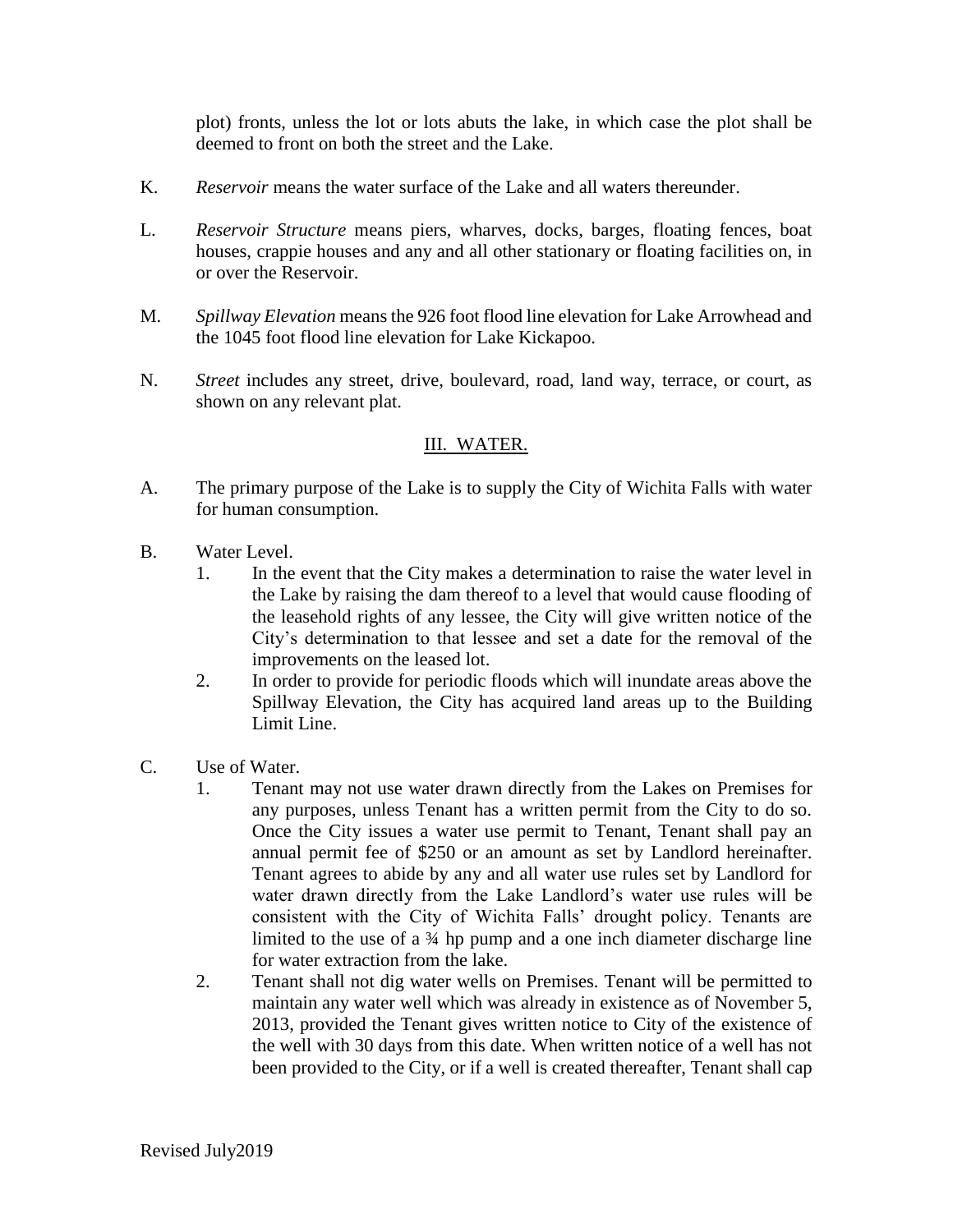and safely close the well at Tenant's expense within 30 days of a written order to do so by City.

## IV. USE OF LAND BETWEEN THE BUILDING LIMIT LINE AND WATER LEVEL OF THE LAKES.

- A. Limited Use Permits Generally.
	- 1. During most of the time an area of dry land will be in evidence below the Building Limit Line to the Reservoir. All City-owned lands which surround the Reservoir below the Building Limit Line are subject to flooding and may be used for permanent structures by permit only.
	- 2. Applications for permits shall be made on proper forms obtained from the Property/Lake Lot Administration Office of the City.
- B. Permits For Alteration of Reservoir Water Line.
	- 1. Any individual, organization, business entity, developer of real estate subdivisions or other party who desires to alter, change or realign the Lake water line on City property by channeling, digging, scraping or moving of earth, MUST first file application with plans with the City and must obtain written approval by limited use permit prior to doing any work of this type. Any individual, organization, business entity, developer of real estate subdivisions or other party who desires to move earth below the spillway elevation must receive written approval for the project from the U.S. Army Corps of Engineers, and must submit proof of same with any application for limited use permit from the City.
	- 2. When it has been determined by the City that such plans are in order, approval may be given and a limited use permit issued to private individual, business, commercial and/or organization property owner or lessee. In the case of real estate developers, a limited use permit will be issued for a period of one year on receipt of proper application therefore and payment of prescribed permit fees.
	- 3. Under no circumstances will permission be given to dig or cut channels across the Building Limit Line.
	- 4. As a general rule, filling will not be allowed between the 926 and the 930 feet contour elevations at Lake Arrowhead and between the 1045 and the 1050 feet contour elevations at Lake Kickapoo unless proper bulkheads are installed and maintained. Plans for such bulkheads must be received and approved in writing by the City prior to any construction being permitted.
	- 5. Developers authorized by limited use permits to dig, cut, or otherwise construct such channels on City owned property in order to enhance the value of lots within their subdivision will agree to notify any lot purchaser that purchaser will be required to obtain his own limited use permit from the City after expiration of Developers' permit, in order to have continued use of adjacent property owned by the City.
- C. Limited Use Permits on Land.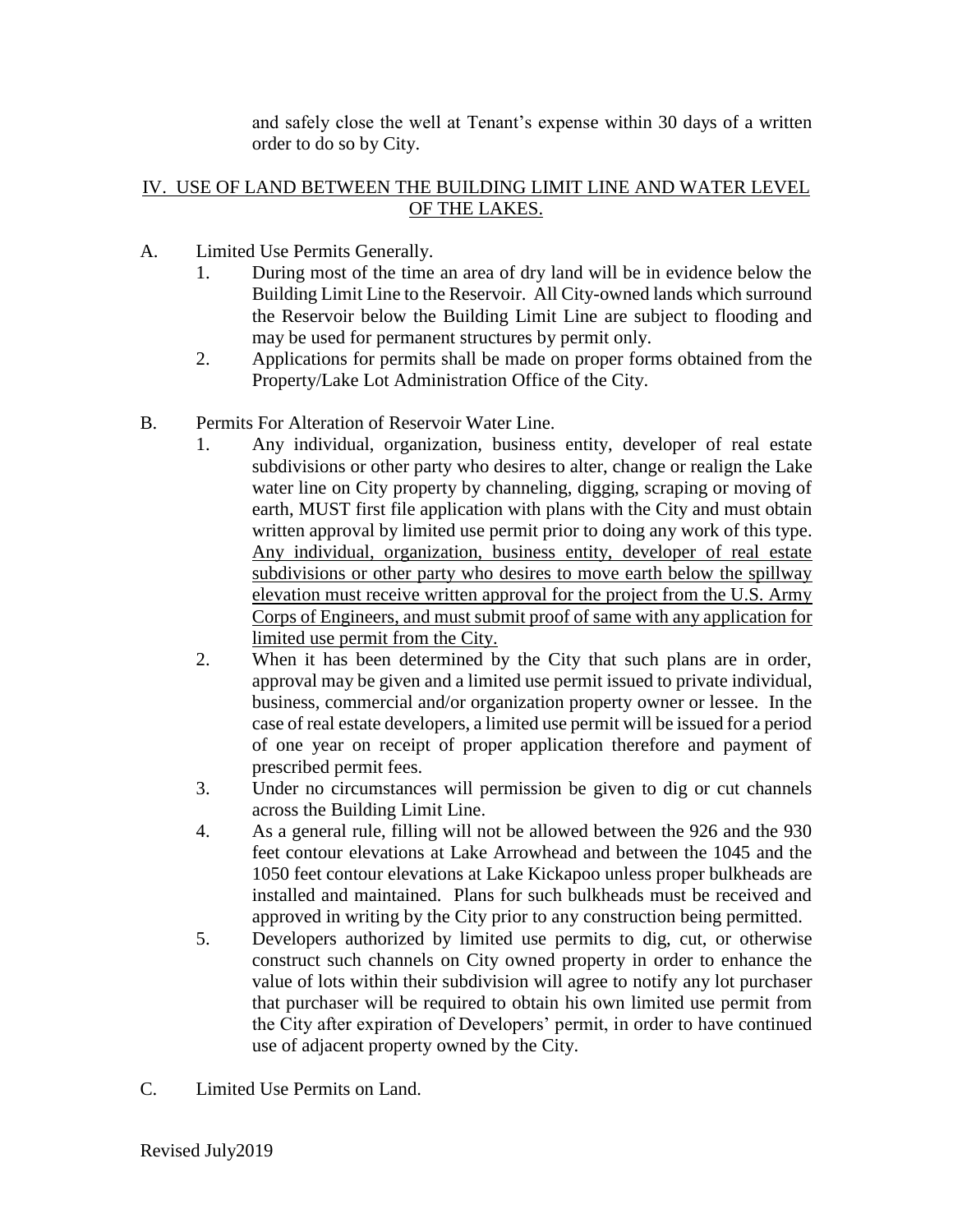- 1. A limited use permit must be obtained by any and all property owners, leaseholders, assignees, etc. abutting the Building Limit Line in order to have any use, ingress and egress or any permissive rights whatsoever on the area between the Building Limit Line and the Reservoir.
- 2. Limited use permit will be issued to permittees or assignees for City owned property as a part of the permit agreement with the City, and will include access rights to the water line for property leased that is not adjacent to the Building Limit Line.
- 3. All others must obtain a limited use permit prior to entering or attempting to use or alter such City owned lands in any manner whatsoever by filing a formal application in writing with the City. Failure to obtain such limited use permit will render such person or persons liable for trespassing on City owned property. Such trespassers will be subject to prosecution and prohibited from using or making use of any of the reservoir facilities until proper limited use permit has been acquired.
- 4. Limited use permits for City owned land below the Building Limit Line will be limited to specified areas.
- 5. Application for limited use permit with rough sketch or plat of land area and improvements will be filed with the City on the applicable form obtained from the Property/Lake Lot Administration Office of the City.
- D. Permits to Install and Construct Reservoir Structures.
	- 1. Reservoir Structures will not be allowed on the Lake except by limited use permit granted by the City for such construction, and in accordance with City specifications. All Reservoir Structures over water at the Lake will be inspected and permitted by the City or removed from City property. Boat houses and crappie houses may only be constructed at the Lake if such structures have windows or if they are not fully enclosed. Landlord shall have access to boat houses and crappie houses during normal business hours.
		- a. The owner must pay the annual permit fee.
		- b. The owner must maintain all reservoir structures in good condition.
		- c. If the boat or crappie house is deemed to be a contaminant or contributes to the contamination of the water supply by the City, or is required to be removed by any authorized governmental agency, all permits and permissions shall be canceled and immediate removal of the boat or crappie house shall be required at that time.
		- d. Boat and crappie houses must be readily accessible for inspection at all times, and must have adequate windows for interior inspection, or Tenant must be on-site for any required inspection.
	- 2. Permits for Reservoir Structures will only be granted to lessees of waterfront lots.
	- 3. Reservoir structures will be limited to a maximum total length of not more than 100 feet perpendicular to water line from the Spillway Elevation. Exceptions to this length requirement may be granted at the discretion of the Lake Lot Coordinator after due consideration is given to the lay of the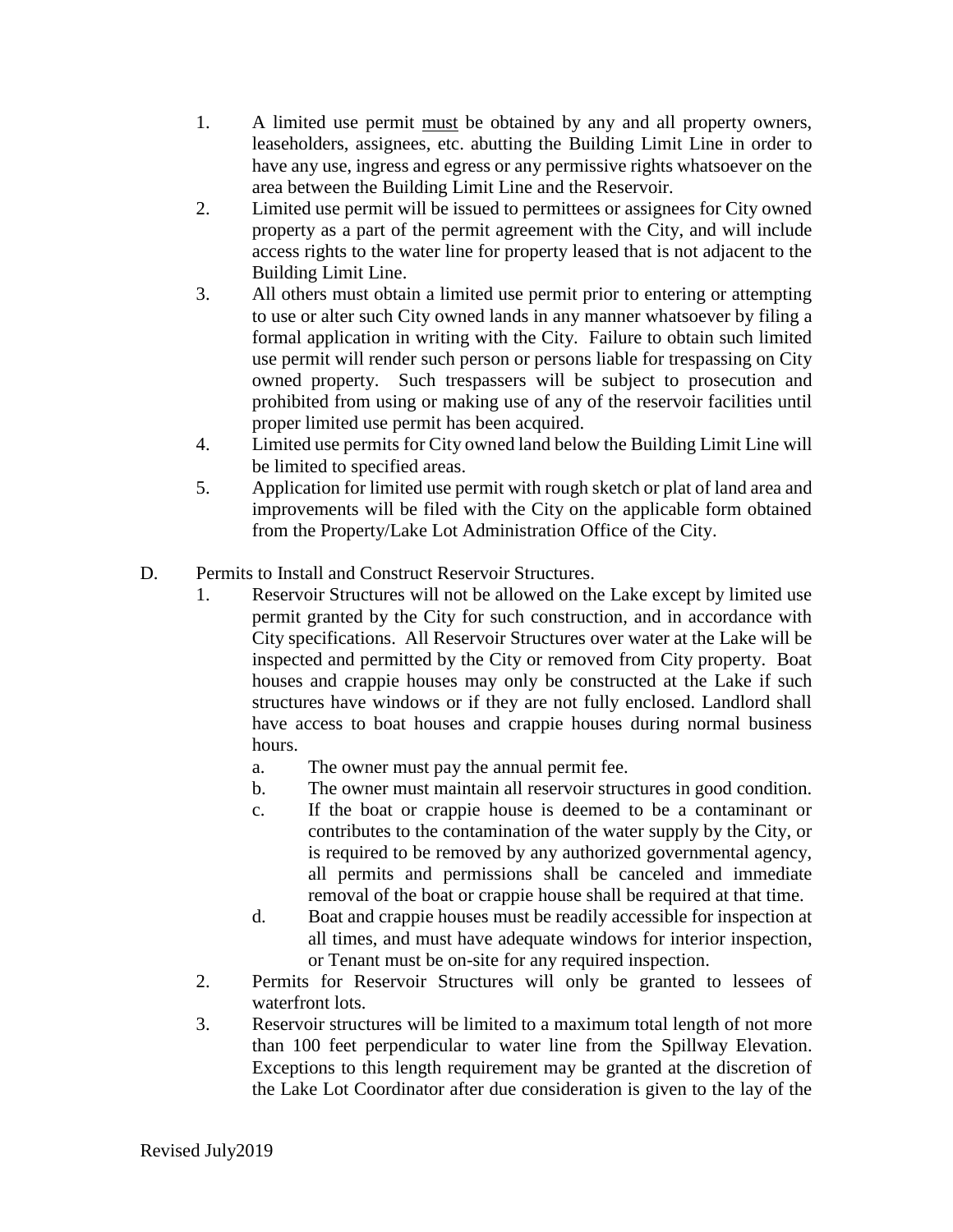lots on which the Reservoir Structure will be located and the lay of surrounding lots. At no time will a Reservoir Structure be permitted that will constitute a hazard to navigation or use of the Reservoir or interfere with existing structures.

- 4. All Reservoir Structures must be securely moored to the owner's leased lot in an approved manner at all times and anchored properly in order to prevent such from becoming unmoored and floating away during periods of high water or inclement weather. Installation of all Reservoir Structures are in all instances subject to the approval of the City. Barrels and metal drums will not be approved as buoyancy for Reservoir Structures.
- 5. Applications for Reservoir Structure permits must be accompanied by a materials list and a sketch showing location, dimensions and construction plans including method of anchoring to insure proper mooring at all times. There will be a one time building permit fee of \$25.00, and an annual inspection fee of \$50.00 for all structures except boat and crappie houses, which will pay a \$100.00 annual inspection fee.
- 6. Wood members containing creosote or metal parts that are irradiated will not be approved for use at the Lake.
- 7. No Reservoir Structure will contain sanitary facilities.
- 8. No Reservoir Structure shall contain living quarters of any kind.
- 9. No Reservoir Structure shall contain apparent hazardous or dilapidated conditions, and all Reservoir Structures shall be properly maintained.
- 10. After inspection of property, review of plans contained in the application, and payment of prescribed fees, a building permit for a Reservoir Structure will be issued if the plans conform to the City's specifications. When the Reservoir Structure is completed, the owner will request, and the City will conduct a final building inspection, and upon approval by the City after final building inspection, Reservoir Structure tags will be issued by the City. One tag will be affixed to the Reservoir Structure so that the tag will be visible from the Reservoir and another tag will be affixed to the Reservoir Structure so that it may be seen from the road or street.
- 11. Any unpermitted Reservoir Structure remaining after October 1, 1998, shall be subject to removal by the City with all costs assessed to lessee or owner of the Reservoir Structure.
- 12. The public fishing barge known as Kickapoo Catfish Barge, which is attached to a commercial lease, is excepted from these rules and shall continue to be governed entirely by the commercial lease agreement in effect.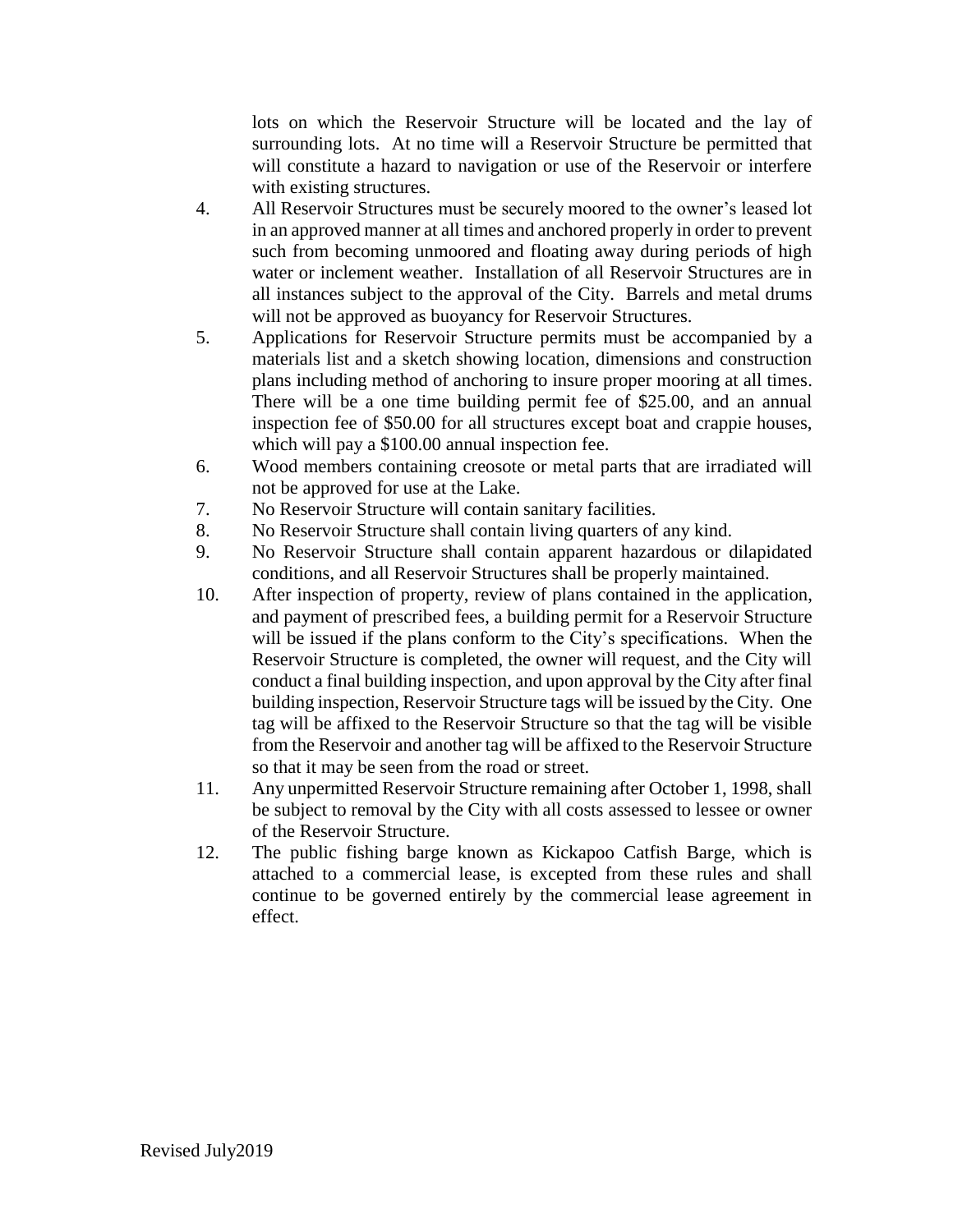### V. USE OF AND RECREATION AT LAKES.

- A. General Rules, Regulations and Restrictions Applying to the use of the Lake.
	- 1. The City Council of the City of Wichita Falls, having determined that the use of the Lake by the general public for recreational activities will not be in conflict with the operation and maintenance of the Reservoir for its primary purposes, hereby prescribes the rules and regulations for the public use of the Lake.
- B. Restricted Areas.
	- 1. Commercial development and public use of any nature is unconditionally prohibited along the shore line and land lying on, along and below the Building Limit Line within one thousand (1,000) feet of the City pump station facility.
	- 2. Public entry into or use of the following facilities is unconditionally prohibited:
		- a. City owned and operated intake works, spillway and private roads on top of wing walls, and berms and access channel to City Boat Dock;
		- b. City owned maintenance shops, equipment buildings and operation quarters;
		- c. All roads leading onto oil well mounds as well as the mounds themselves;
		- d. All oil well derricks;
		- e. Water surface within 750 feet of overflow section of spillway; and
		- f. Other restricted areas as may be designated at the discretion of the Lake Lot Coordinator or the City for the protection of industrial and municipal facilities around the reservoir.
	- 3. Restricted areas listed will be appropriately marked with signs or floating buoys (where appropriate) labeled "Restricted Area – Keep Out."
- C. Destruction of City Property.
	- 1. The destruction, damage, defacement or removal of City property or of vegetation, rock or minerals or trees with a trunk diameter of more than 2 inches is specifically prohibited without written permission from the City under penalty of removal from the Lake, revocation or cancellation of any granted privileges, and consequences of prosecution thereof.
- D. Firearms and Explosives.
	- 1. Rifles, pistols and explosives of any kind are prohibited on water surface, except when in the possession of a law enforcement officer or City employee on official business.
	- 2. No firearms or explosives shall be fired within 1000 feet of any recreation area.
	- 3. Possession or use of fireworks is prohibited on City property and the Reservoir.

Revised July2019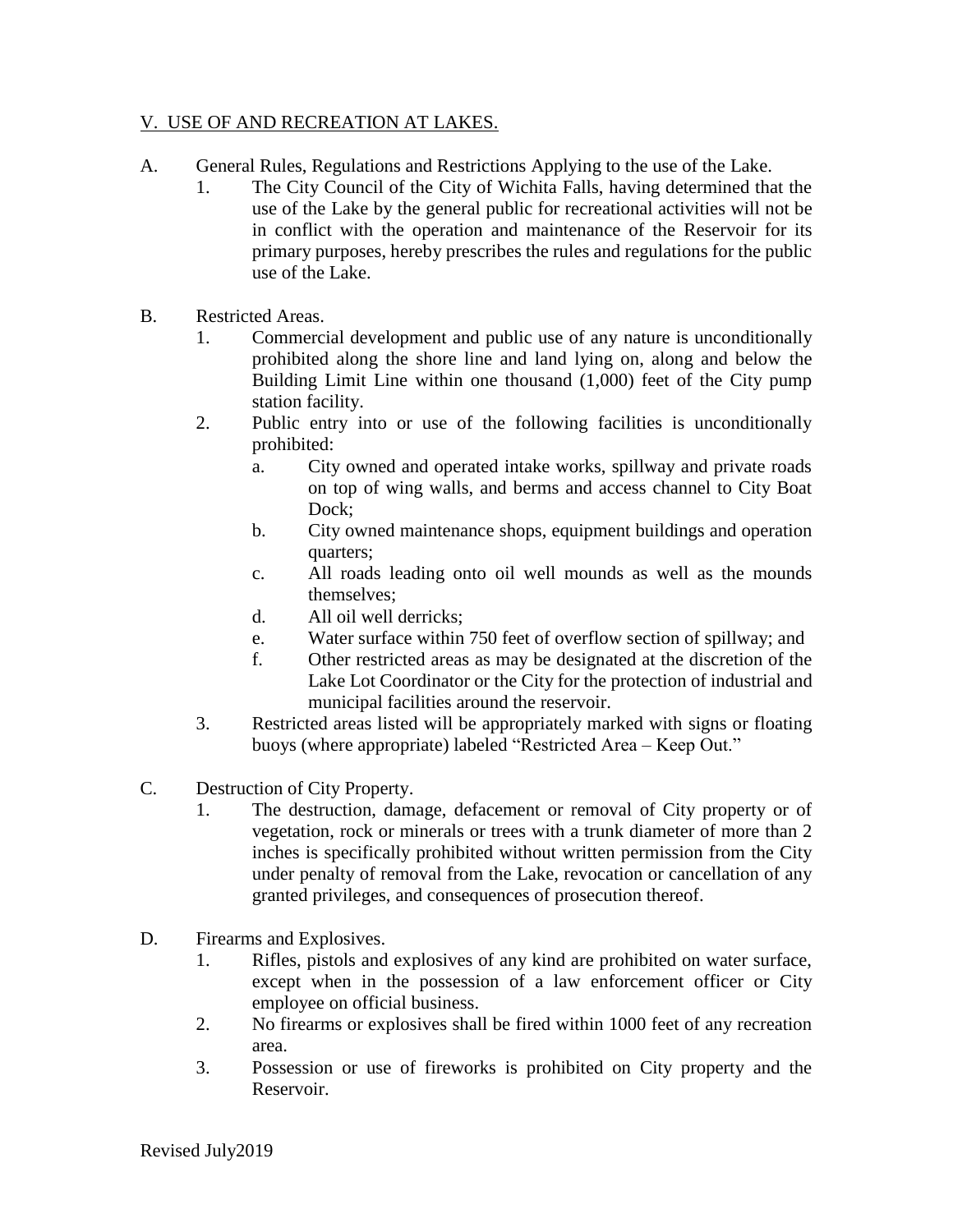- E. Junk Vehicles, Rubbish, Trash, Debris and Refuse.
	- 1. No junk vehicles, household furniture, or appliances or parts thereof shall be allowed outdoors at the Lake.
	- 2. It shall be unlawful for any person to throw, discard or discharge into the Reservoir, or on or along roads, public areas, private sites, City owned land and facilities or anywhere within the general Lake area, any refuse, garbage, trash, rubbish, or waste of any kind.
	- 3. Refuse, garbage, trash, rubbish and waste may not be burned as a means of disposal, except that brush, limbs, branches and vegetation waste may be burned as approved by county and state authority.
- F. Gasoline and Oil Storage.
	- 1. Gasoline and other inflammable or combustible liquids shall not be stored in, upon or around the Reservoir or shores thereof without written permission of the City.
	- 2. No petroleum products whatsoever or similar products shall at any time be dumped in, on or about the Reservoir.
- G. Advertisement.
	- 1. Private notices and advertisement are prohibited at the Lake except when authorized by the City as necessary for the convenience and guidance of the public using the area.
- H. Solicitation and Commercial Operations.
	- 1. No person, firm or corporation, or their representative shall engage in or solicit any business at the Lake without permission in writing from the City or in accordance with terms of a permit or concession contract with the City.
	- 2. All commercial operations or activities on the Reservoir or on lands owned by the City shall be in accordance with permit, limited use permit, or other written agreement with the City.
- I. Garage and Yard Sales.
	- 1. Garage and yard sales are permitted on leased property under the following conditions:
		- a. No lessee may conduct more than four (4) garage and yard sales combined in any calendar year.
		- b. No garage or yard sale will be conducted for more than three (3) consecutive days.
		- c. Signage will be permitted only on the lessee's property and only during the days of the sale.
- J. Alcoholic Beverages.
	- 1. Laws of the State of Texas and local option laws and restrictions related to sale and use of beer, wine, and intoxicating liquors of the county in which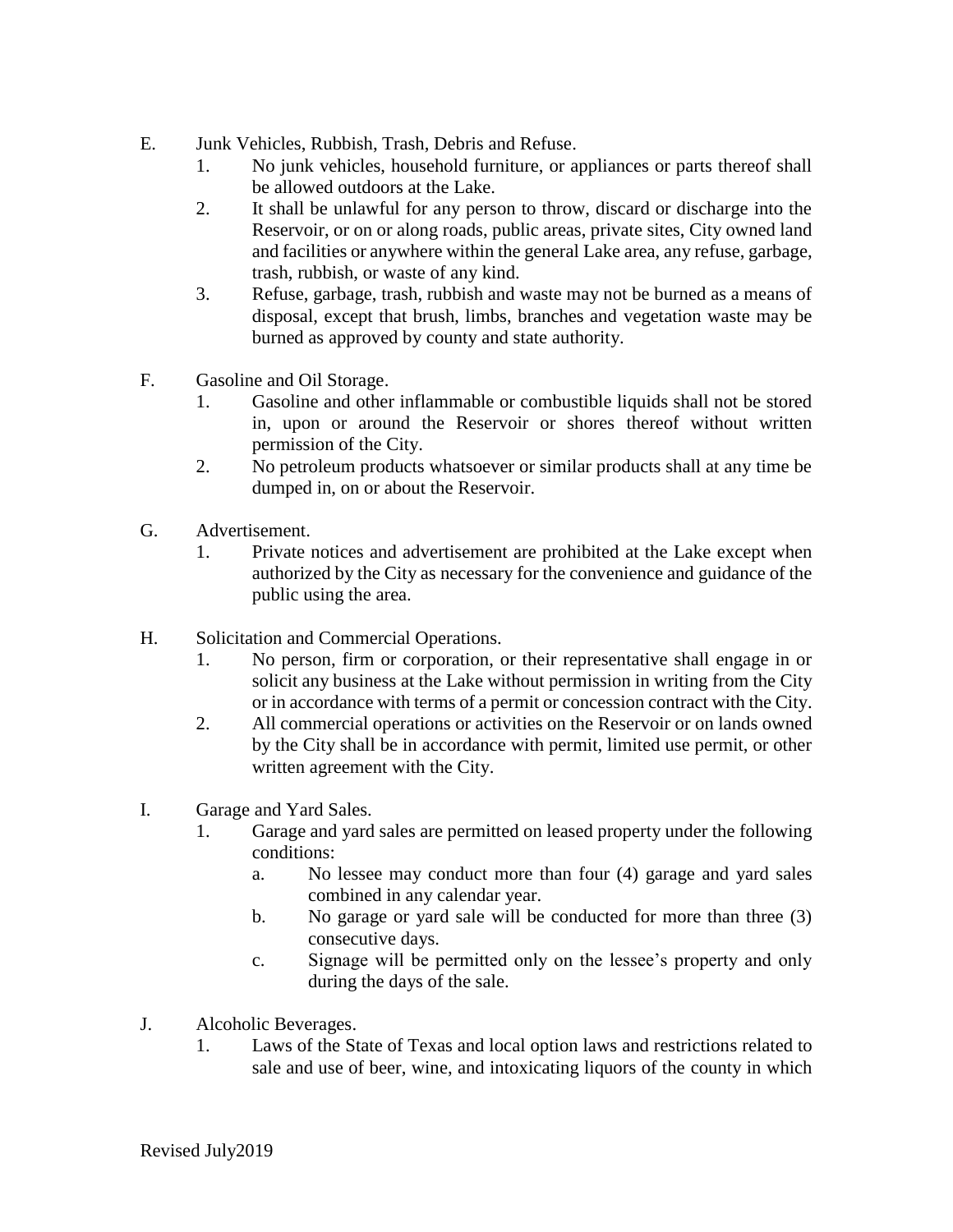the Lake is located shall govern and dictate the City rules and regulations pertaining to the use and sale thereof.

- 2. The possession, sale and/or use of beer, wine and intoxicating liquors in violation of applicable State and local option laws on the Reservoir is specifically prohibited.
- K. Gambling.
	- 1. Laws of the State of Texas shall govern and dictate the prohibition of any and all forms of gambling in, on or around the Lake.
	- 2. The installation or operation of any gambling device or conduct of any gambling activities at the Lake which in the opinion of the City is prejudicial to the best interests and rights of the public and is otherwise objectionable is hereby prohibited.
- L. Abandonment of Personal Property.
	- 1. Abandonment of personal property at the Lake is prohibited.
	- 2. Personal property shall not be left unattended, except in accordance with permits issued therefore.
	- 3. No responsibility whatsoever will be assumed by the City for any personal property and if such property is abandoned or unattended in places other than designated in a permit issued therefor, or under an existing regulation, for a period in excess of forty-eight (48) hours, it will be impounded by the City.
	- 4. If any personal property is not reclaimed and the impoundment charge (if any) for it paid within ninety (90) days, it will be sold, destroyed, converted to City use or otherwise disposed of by the City.
- M. Fishing.
	- 1. All local, State and federal laws applicable to fishing at the Lake must be observed.
	- 2. Fishing is specifically prohibited:
		- a. Within 750 feet upstream from spillway and outlet works;
		- b. Within 1000 feet of pump station facility;
		- c. In the channel to the City boat docks;
		- d. From any bridge structures or approaches;
		- e. In areas set aside for skiing;
		- f. In any area marked "Restricted Area";
	- 3. Commercial fishing is prohibited except on special contract with the City when it is determined that such will be in the best interest for maintaining and preserving quality and quantity of fish and marine life in the reservoir.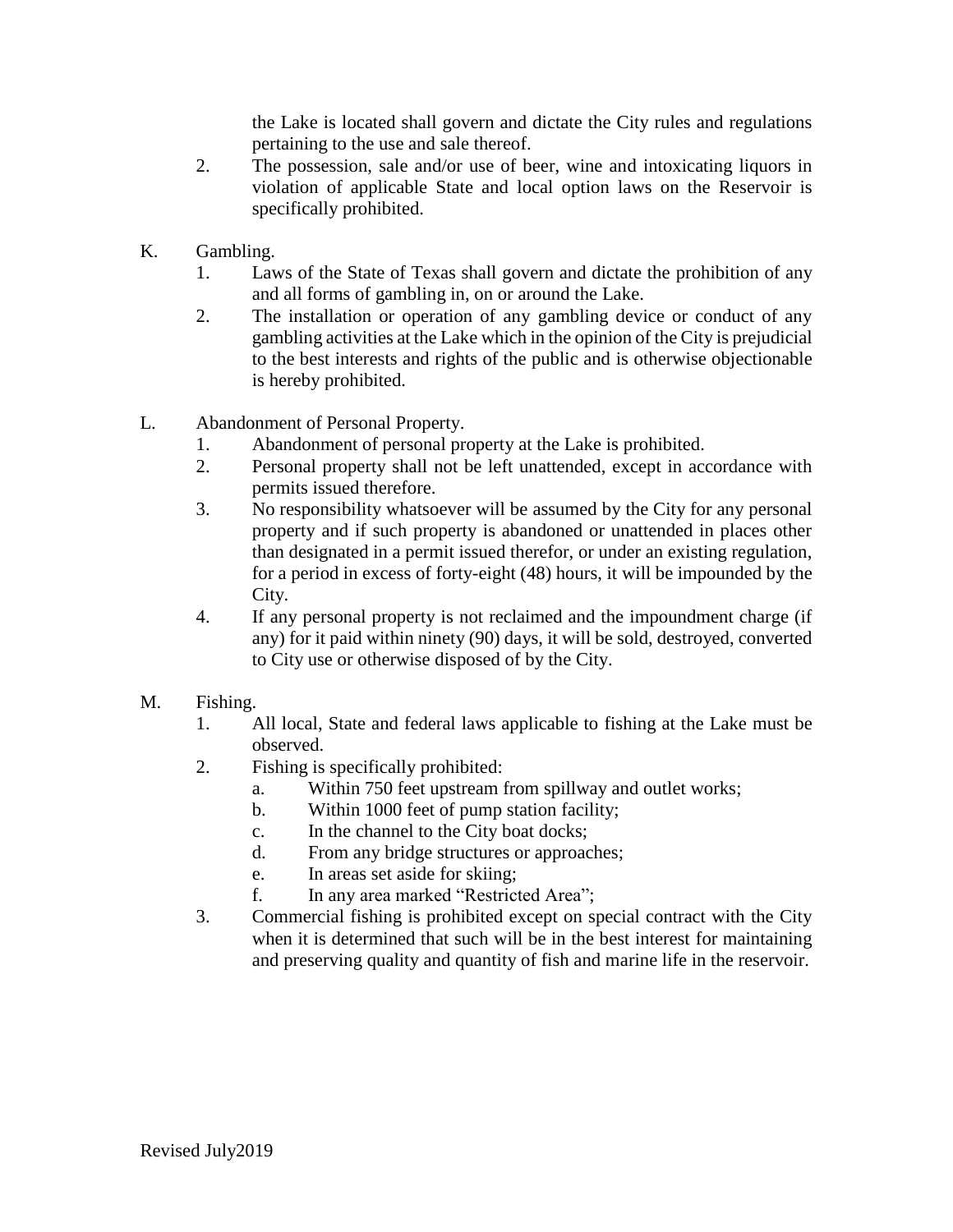# N. Hunting.

- 1. Hunting for waterfowl (as that term is defined by the Texas Parks and Wildlife Department) will be restricted to designated areas. No other hunting is permitted on the City property at the lakes.
- 2. No duck hunting from shore line will be permitted except from authorized blinds.
- 3. Use of decoys will be in conformance with federal and State law.
- 4. Hunting will be allowed with a shotgun only. The shotgun is not to exceed 10 gauge with a maximum No. 2 shot size.
- 5. Hunting blinds will be placed on Lake and shore line by permit only after an application has been made to the Property/Lake Lot Administration Office of the City, and the permit fee paid. Applications shall submit in detail the type, size, and location desired for the hunting blind. Applications shall be considered on an individual and merit basis only, and may be renewed annually so long as the permit holder complies with all lake rules and regulations and all state hunting laws.
- 6. Hunting blinds will be allowed only in designated areas and shall be 600 feet or more apart. Only one blind location shall be allotted to a person.
- 7. No boating or fishing or related activities shall be allowed within 600 feet of a hunting blind during waterfowl hunting season. Hunting blind areas shall be marked by the hunting blind permit holder "Restricted – Hunting Blind Only."
- 8. Each hunter must pay an annual hunting fee of \$50.00 to the Property/Lake Lot Administration Office. Individuals who undertake any hunting activity at the Lake without having paid this fee and thereby receiving the express permission of the City for said hunting shall be deemed to be hunting without the City's consent.
- 9. Hunting blinds will not be permanent structures and will be removed by the permit holder at the end of the hunting season.
- 10. Under no circumstances shall any third or private party generate revenue or income or accept donations for any activity related to hunting on the City property at the lakes.
- O. Water Skiing and Surf Boarding.
	- 1. Water skiing and surf boarding shall be permitted only in specifically designated and marked areas.
- P. Camping.
	- 1. Camping on City-owned property will be permitted in specifically designated areas.
	- 2. City approval is required to camp on City-owned property at the Lake for any one period of two weeks or longer.
	- 3. Camping equipment shall not be abandoned or left unattended for a period of more than twenty-four (24) hours.
	- 4. The installation of any permanent facility at any designated public camp will be permitted only on written authorization of the City.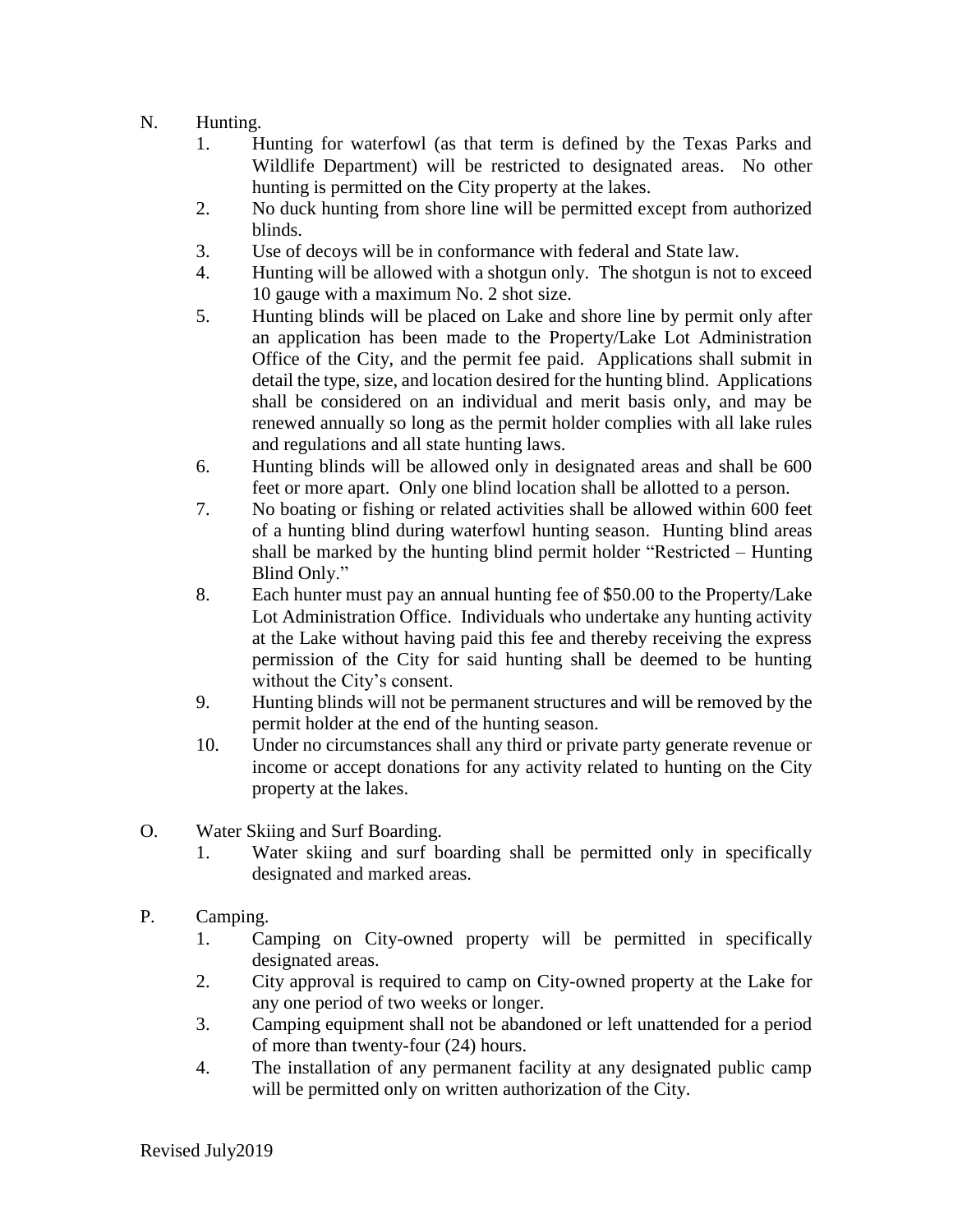- 5. Campers shall keep their camp grounds clean and shall dispose of all refuse, garbage, and trash in accordance with all instructions contained herein and posted.
- 6. Due diligence shall be exercised in building and putting out campfires to prevent damage to trees and vegetation and to prevent forest and grass fires.
- 7. Camps must be completely razed and sites cleared before campers depart.
- Q. Camping or Travel Trailers.
	- 1. Camping or travel trailers are permitted in areas designated as public camp grounds for periods not more than two (2) days.
	- 2. For periods longer than two (2) days, permission must be obtained from the City for parking in specifically authorized trailer park areas.
- R. Picnicking.
	- 1. Picnicking will be allowed in specifically designated areas only.
- S. Recreational Activity Programs.
	- 1. Special events such as water carnivals, fishing rodeos, boat regattas, speedboat races, festivals, trade shows, outdoor presentations and other special recreational programs of interest to the general public are permitted in areas designated by the City.
	- 2. A permit must be obtained from the City by the legally responsible public or private agency proposing to hold a special recreational program.
	- 3. Application for special recreational program permit shall be made in writing to the Property/Lake Lot Administration Office of the City, stating all details of the proposed program or event.
	- 4. Charges for such permit shall be as agreed by the City and agency sponsoring such event or program.
	- 5. The City shall have the right to revoke any permit granted under this section and to require the removal of any and all equipment upon failure of permittee to comply with the terms and conditions contained herein and in the special permit issued for such recreational activity program or event.
- T. Household Trash.
	- 1. Lessees may not dispose of trash in any park or public area at any lake, even where trash bins, barrels or cans are provided. These waste disposal areas are solely for the use of visitors to the lake, not for the use of individuals who live at the lake. A lessee whose household trash is discovered in any park or public area at any lake, whether the trash blew there or was deliberately left there, shall be subject to a \$100 administrative fine for removal of the trash by City employees, report for criminal prosecution for dumping if applicable, and possible eviction.
	- 2. No person shall dispose of household or business trash in any park or public area at any lake, even where trash bins, barrels or cans are provided. Visitors to public areas are to use provided trash bins, barrels or cans solely for trash incidental to their visit, such as the wrappings from picnic food.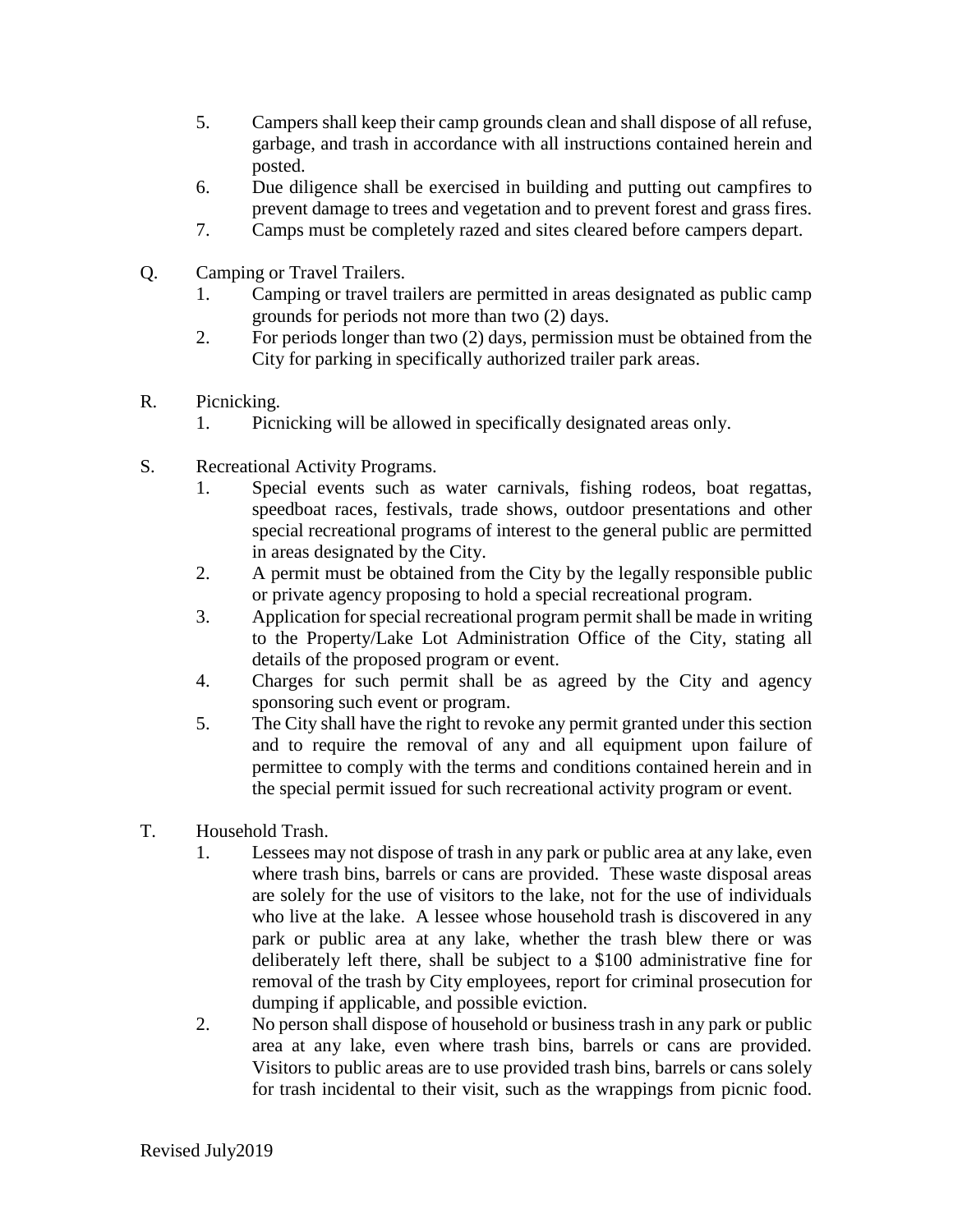Any person found to be dumping household or business trash in any park or public area at any lake shall be subject to all available legal penalties for doing so.

### VI. BUILDING RESTRICTIONS.

- A. Purpose.
	- 1. Building restrictions are hereby adopted to insure the orderly and uniform development of the land around the Lake by establishing minimum stands as to lot sizes, building setbacks, building area, construction methods and building material quality.
	- 2. Building restrictions are hereby adopted to protect present investment values and future enhancement by a home building schedule which aims for overall architectural harmony without monotony, interesting variety without bad taste, adaptability and flexibility as opposed to regimentation.
- B. Use of Lots.
	- 1. Private Residence Only.
		- a. The lots shall be used for private single family residence purposes only, and no store, flat or apartment house, though intended for residential purposes, nor any building of any kind whatsoever shall be erected or maintained thereon, except private dwelling houses and such outbuildings as are customarily appurtenant to residence.
		- b. Each dwelling house shall be detached and shall be designed for occupancy, and shall be occupied by a single family.
		- c. The process of constructing a new dwelling or the installation of a manufactured home on a vacant lot must begin not more than 2 years from the signing of a new lease or lease assignment.
	- 2. One or Two Story Residence.
		- a. Residences erected on any lot shall not be more than two stories in height.
	- 3. No Temporary Structures.
		- a. No temporary structure, tent, truck or trailer shall ever be temporarily or permanently located or otherwise maintained on City-owned property; provided that it is not the intention of this paragraph to exclude the temporary parking of passenger automobiles on any portion of the garage driveways or the adjacent street located in front of the building limit or setback line of each lot.
		- b. No house may be moved from a different location onto any lot, without first receiving approval from the City in writing.
	- 4. Animals.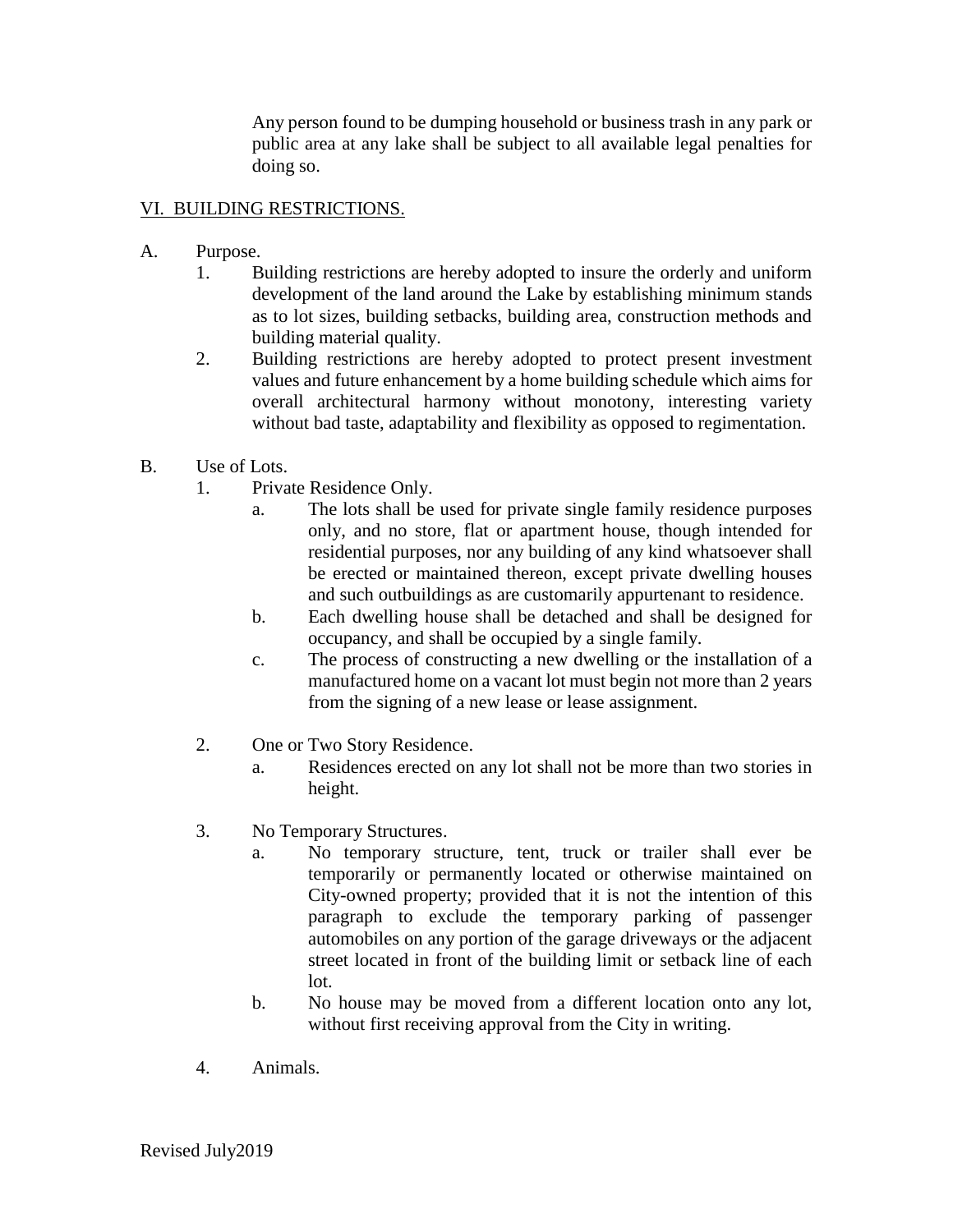- a. Tenant shall not house poultry, cows, horses, or other livestock on Premises, unless approved in writing by the City of Wichita Falls, such as to be allowed on a temporary basis only.
- b. Tenant shall not breed and/or raise rabbits, chinchillas, dogs, or other domestic animals when raised as part of a breeding operation.
- c. Authorized pets must not cause a nuisance to other leaseholders or interfere with the public's use of public areas at the Lake. The Lake Lot Coordinator will determine if a pet is a nuisance.
- d. Tenant shall restrain all household dogs indoors, kept in an enclosed fence, or confined to a run.
- e. Tenant shall maintain no more than four household pets in total on Premises; at that number, all animals must be neutered.
- f. A breeding operation will be deemed in effect when the population of any species of animal on any lot reaches five.
- 5. No Business Buildings or Offices.
	- a. No building or structure of any sort shall be placed, erected or used for business, professional, trade or commercial purposes on any portion of any lot, except in the public park areas with the written permission of the City.
- 6. Accessory Leases.
	- a. Lessees of property located across a roadway from the Lake may obtain an Accessory Lease for a lot that abuts the Lake in order to maintain existing improvements on the Lakeside lot or add a properly approved and permitted Reservoir Structure.
	- b. The annual rental amount for an Accessory Lease shall be approved by the City Council. The Accessory Lease shall be good for five years subject to review and adjustment at the same five year review period as the original lease. Any rental increase shall not exceed thirty percent (30%) of the lease assessed during the preceding review period.
	- c. The term of the Accessory Lease shall be for a period not to exceed five (5) years and for no longer than the pending rental increase review period on the original leased lot.
	- d. The property leased as an Accessory Lease shall be described by the addition of an **X** to the description of the original lease. (If the description of the original lease is Lot 19b, Block B-North, the Accessory Lease shall be described as Lot 19b **X**, Block B-North.) The map on file in the office of Lake Lot Administration as to lots and blocks of the Lake shall control the location of same and the City will be under no obligation to conduct a survey of the premises.
	- e. An Accessory Lease is transferable with the original lease upon sale of the improvements on the original lease. The transfer fee for the Accessory Lease shall be \$75.00.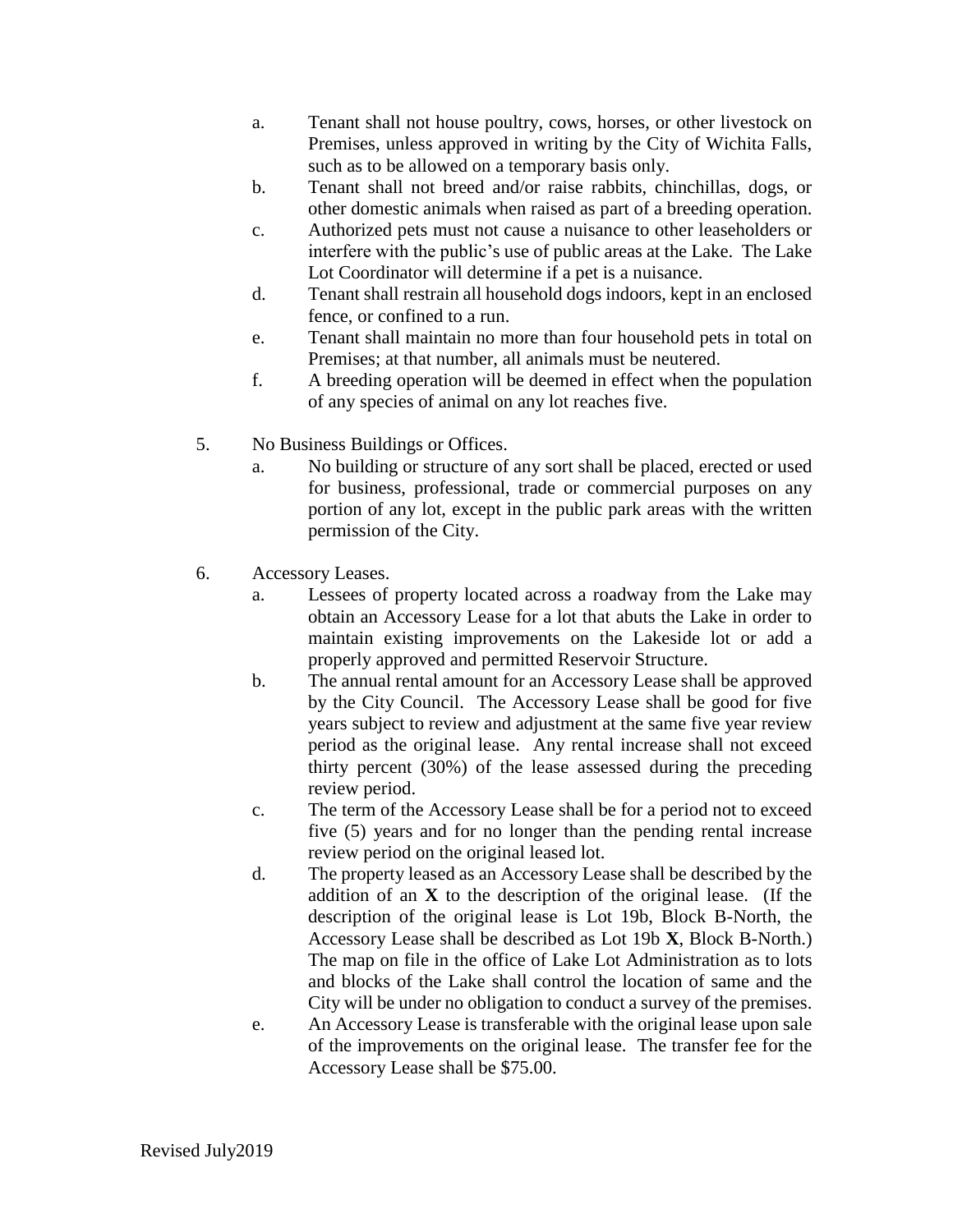- f. Generally, only existing structures or improvements shall be allowed on an Accessory Lease. Structures or improvements must be maintained in good repair and building permits must be obtained for any repairs. Structures or improvements that are not maintained in good repair must be removed. No hazardous or dilapidated conditions shall be permitted. No new or additional improvements or habitable structures shall be permitted except for a properly approved and permitted pier. Lessee shall furnish a listing of all existing improvements and current photographs of such to be included in the lease file at the time of execution of the lease.
- g. Lessee shall have a non-exclusive right-of-way, easement, and right of use to the shoreline, but may not prohibit the use of the shoreline to the public.
- 7. Garden Leases.
	- a. A Garden Lease shall be available to lessees for current City-held lots adjacent to the primary lease for recreational and/or gardening purposes in those situations where such lots are designated by City for such use.
	- b. No structures or improvements may be made on Garden Leases.
	- c. The lessee shall be responsible for any required cleaning of the property.
	- d. The annual rental amount for a Garden Lease shall be approved by the City Council. The Garden Lease shall be good for five years subject to review and adjustment at the same five year review period as the original lease. Any rental increase shall not exceed thirty percent (30%) of the lease assessed during the preceding review period.
	- e. The term of the Garden Lease shall be for a period not to exceed five (5) years and for no longer than the pending rental increase review period on the original leased lot.
- 8. Prohibited Conduct on Leased Lots.
	- a. The following conduct is expressly prohibited on City-owned property:
		- i. Criminal activity;
		- ii. Manufacturing, delivering, or possessing a controlled substance or drug paraphernalia; and
		- iii. Possessing a weapon prohibited by State law.
- C. Development Control.
	- 1. Building Control.
		- a. No building, outbuilding, fence, wall or other structure, or any addition thereto or change therein, shall be erected or maintained on any plot unless and until the plans and specifications have been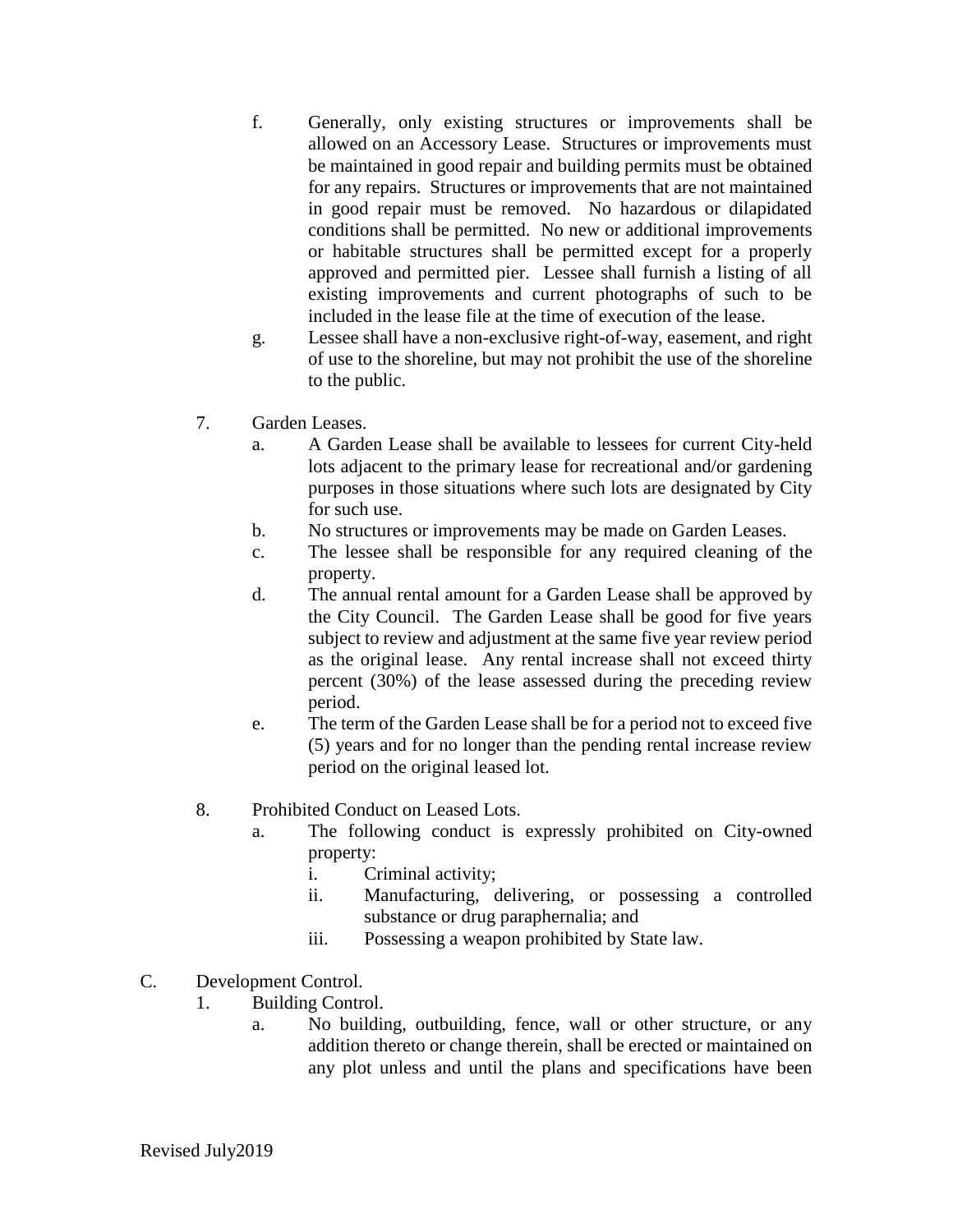approved by the City in writing in accordance with the procedure as hereinafter provided.

- b. No building, outbuilding, fence, wall or other structure, or any addition thereto or change therein, shall be erected or maintained on any plot unless in compliance with the building and fire codes and other relevant regulations adopted by the City.
- 2. Approval of Building Plans.
	- a. A copy of the proposed building plans shall be submitted to the City for its permanent use.
	- b. Approval of the plans as submitted must be obtained in writing from the Property/Lake Lot Administration Office and from the building inspection office of the City before construction is started.
- 3. Materials Control.
	- a. Control over types of materials to be used in construction shall be maintained by the City in accordance with the building and fire codes and other relevant regulations adopted by the City.
	- b. Structures shall be constructed of such materials or of a combination of such materials as may be approved by the City.
	- c. Roofs shall be of such materials and grades which the City may approve from time to time.
	- d. Unless express permission to the contrary is granted by the City in writing, the same architectural style, materials and finish shall be used in the construction of an outbuilding as is used in the main dwelling.
- 4. Building Location.
	- a. No residence or part thereof shall be erected or maintained on any of said lots nearer to the front street, or the side street, than the 25 foot front building limit line or the 5-foot side building line of the plot on which said building may be erected, as shown by the plat, nor shall such residence or any part thereof be erected or maintained nearer than five (5) feet from the inside property line of such plot; provided that the City may in its sole discretion authorize minor variations with respect to the building lines, but in no case shall such minor variations exceed six inches.
- 5. Minimum Square Footage.
	- a. Minimum square footage for new construction of cabins and new installations of manufactured homes shall be 1000 square feet.
- 6. Permits For Work on Leased Property.
	- a. Permits for dirt work, fence construction, drainage, and Reservoir Structures may be obtained from the City Property/Lake Lot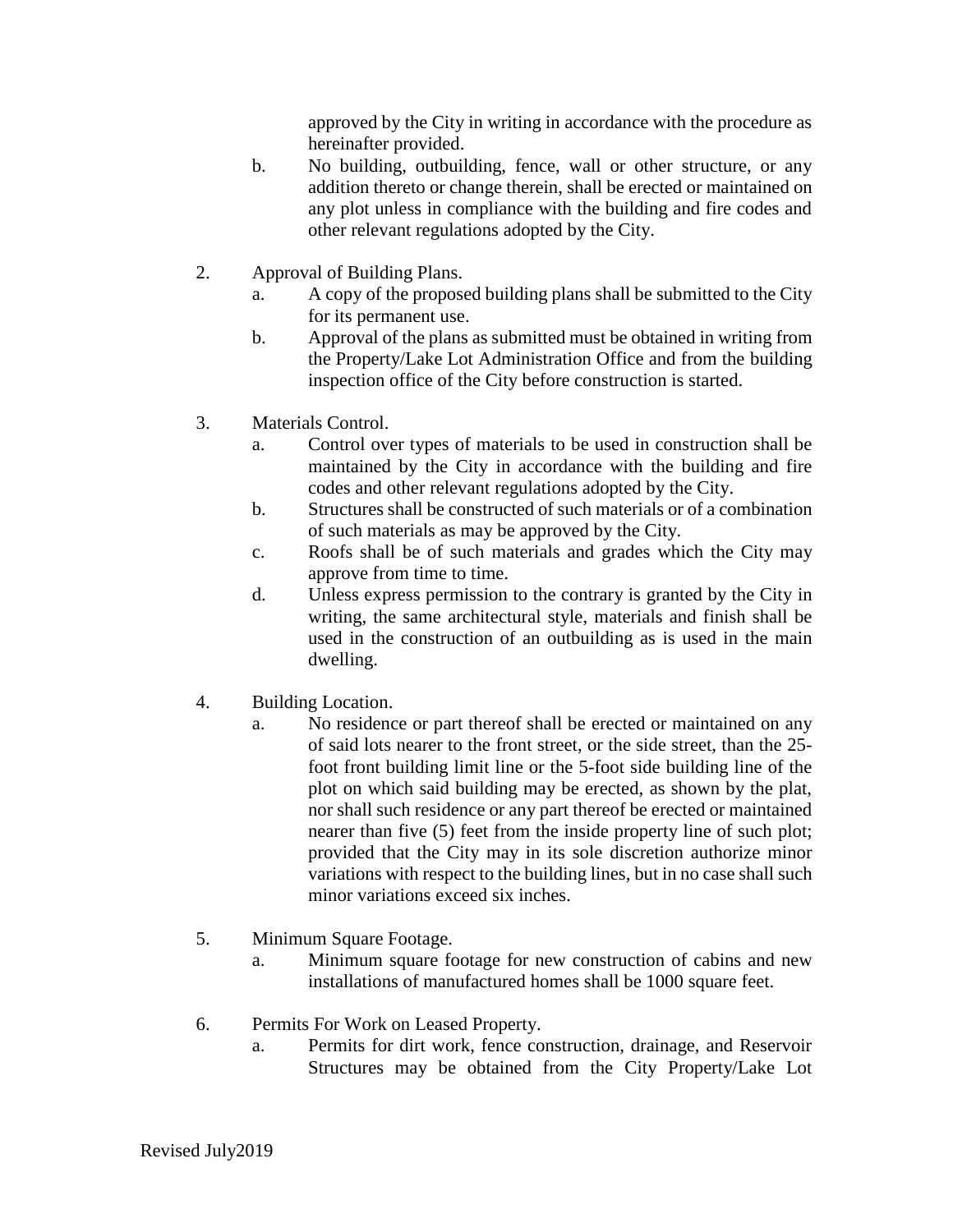Administration Office. Lessees must provide a simple drawing of the proposed work in order to obtain a permit.

- b. Permits for construction of structures or location of mobile homes may be obtained for a small fee from the building inspection office. Building permits may only be obtained from the building inspection office after the Property/Lake Lot Administration Office has approved the project to be permitted. These permits are to be taken out in the order in which they are listed below:
	- i. Building Permit: before a building permit may be obtained, all plans including a floor plan, site plan and elevations must be approved by the Property/Lake Lot Administration Office and from the building inspection office. For mobile home installations, a photograph and dimensions of the home must be furnished with drawings showing the location of the home on the lot.
	- ii. Electrical Permit: A permit for temporary meter loop is issued for construction purposes only. No connection will be permitted from this loop to the structure. After final building, electrical, and plumbing inspections, the lot will be approved for a permanent electrical connection.
	- iii. Plumbing Permit.
- D. Miscellaneous Provisions.
	- 1. Signs.
		- a. In general, no advertising or display sign, billboard or sign or advertising structure of any kind shall be constructed, maintained or permitted on any plot.
		- b. Printed or painted signs advertising such lot or premises for sale, that are not larger than 5 square feet are allowed with the written consent of the City.
	- 2. Fence Location.
		- a. No fences, walls, enclosures or any detached structure for purely ornamental purposes may be erected on any part of any plot so as to extend forward of the front building line or the setback lines of any lot without the written consent of the City.
	- 3. Items and Structures Placed On Public Property.
		- a. Any items, structures or improvements, including but not limited to fences, picnic shelters, storage buildings, piers, docks, boat houses, and crappie houses, which are found to be placed on any public property not a part of a leased lot shall be subject to removal by the City upon discovery.
	- 4. Septic Inspection Required at Lease Transfer.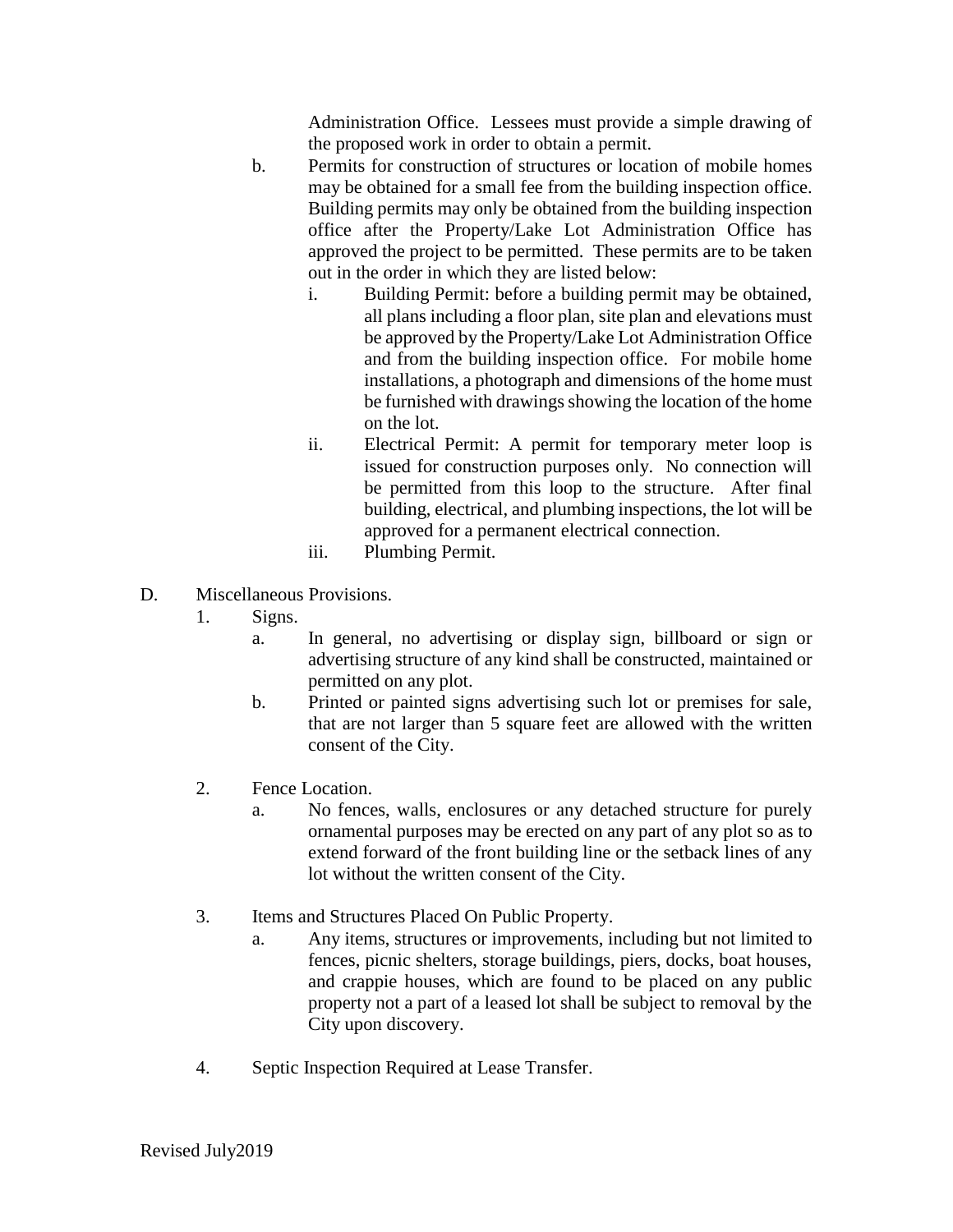- a. Before any lease at the Lake is transferred, the lessee-transferor shall be responsible for obtaining an inspection of the septic system from an inspector from the Wichita County Public Health District demonstrating that the system is functioning as designed, is not a public health nuisance, and is in compliance with applicable laws.
- b. A lease on which there is a septic system that cannot pass inspection will only be transferred upon completion of a signed acknowledgement by the new lessee-transferee that the new lesseetransferee is aware of the failing septic system and will either repair the septic system or surrender the lease interest back to the City (with no reimbursement of rents paid) within 30 days of the transfer.
- 5. Lease Payments and Taxes.
	- a. The City does not send out notices or invoices for the payment of rent. It is the lessee's responsibility to ensure that all payments are received on or prior to the due date.
	- b. Lake lots are subject to county taxes; all taxes are the responsibility of the lessee
		- i. When a lot is transferred, the Property/Lake Lot Administration Office will notify the county appraisal district for the county in which the lot is located. This information is updated monthly. Lease holders should check with the county appraisal district to ensure they have been added or removed from the tax rolls.
	- c. Payment Due Dates for Lake Arrowhead.
		- i. Lease payments for Lake Arrowhead leases dated prior to October 16, 2007, are due on or before June  $1<sup>st</sup>$  each year along with any additional fees associated with the lease.
		- ii. Lease payment for Lake Arrowhead leases dated on or after October 16, 2007, are due on or before September  $30<sup>th</sup>$  each year along with any additional fees associated with the lease.
	- d. Lease payments for Lake Kickapoo are due on or before September 30<sup>th</sup> each year along with any additional fees associated with the lease.
	- e. Lease payments not received by original due date shall incur a \$100 late penalty fee. Lessee will have 30 days from the original due date to make the lease payment, including the late penalty fee, to avoid lease termination.
	- f. Reinstatement of a terminated lease is subject to approval by the City. Request for reinstatement must be made by lessee no later than 60 days from the original payment due date. Upon approval, a onetime lease reinstatement fee of \$350.00 will be assessed to the original lease payment.
	- \*Reinstatement fee consists of \$150 lease reinstate fee, \$100 late penalty fee, \$100 administrative fee\*